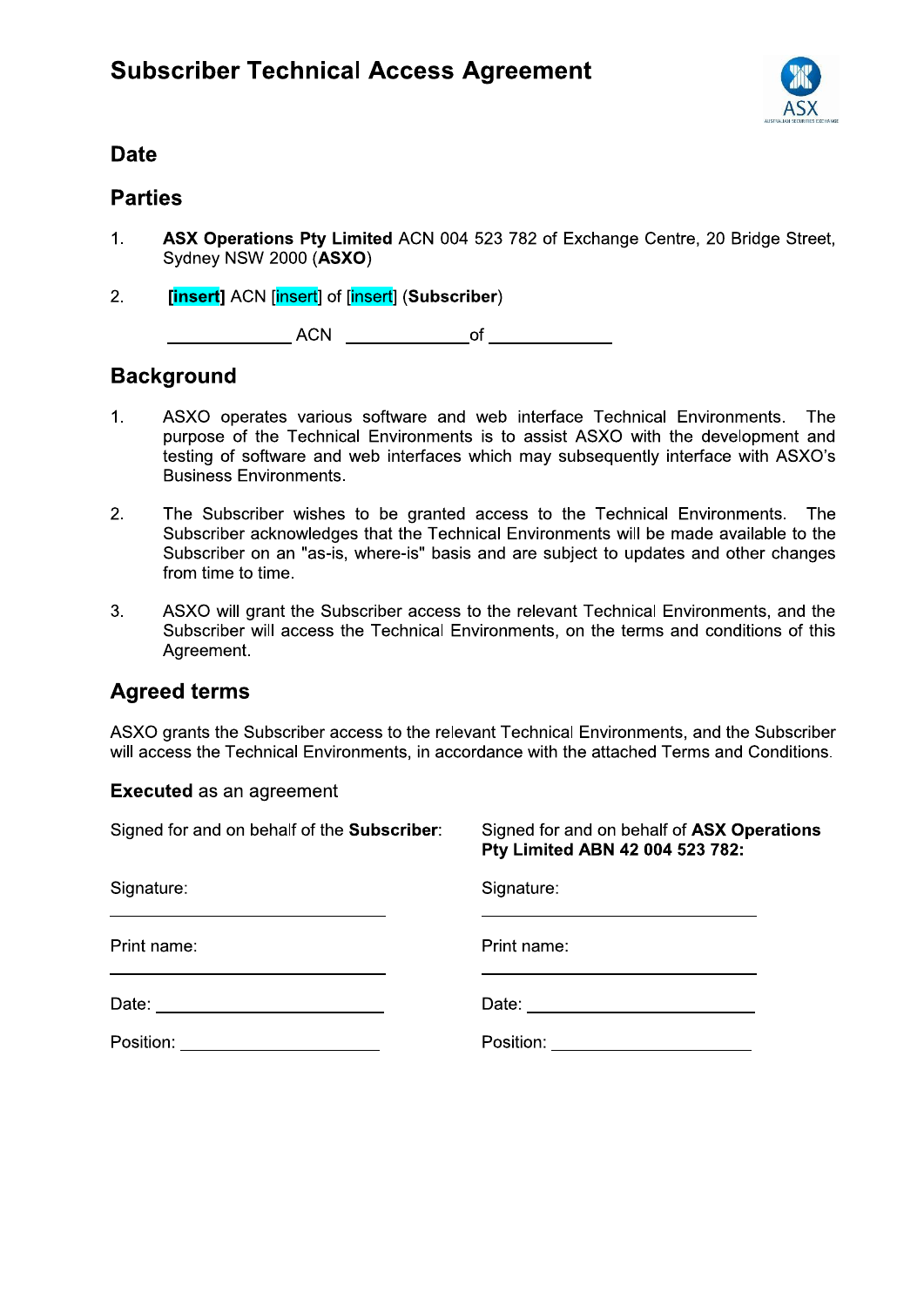# **Subscriber Technical Access Agreement Terms and Conditions**



### $\mathbf 1$ . **Definitions and interpretation**

### $1.1$ **Definitions**

In this Agreement, unless the context otherwise requires:

Access Fee means the fixed monthly fee which is applicable to a selected Technical Environment as specified in the Order Form:

Access Deliverables means the Software, Web Interface, Hardware and Documentation specified in the relevant Order Form relating to the relevant Technical Environment;

ASX means ASX Limited ABN 98 008 624 691;

ASX Group means ASX, ASXO and the Related Bodies Corporate from time to time of ASXO or ASX and a member of the ASX Group means any of those companies;

ASX Market Rules means the rules published by ASX as amended or replaced from time to time;

Australian Consumer Law means Schedule 2 to the Competition and Consumer Act 2010 (Cth) and the corresponding provisions of the Australian Consumer Law (NSW) as applicable;

BookBuild Issuer has the meaning given in the ASX Market **Rules** 

**Business Day** means a day that is not a Saturday, Sunday, public holiday or bank holiday in Sydney;

Business Environment means the Market specified in the Order Form:

Claim means any claim, demand, action, proceeding, judgment, penalty incurred or suffered by, brought, made or recovered however arising (whether or not presently ascertained, immediate, future or contingent);

Confidential Information means all information belonging or relating to a party to this Agreement, whether oral, graphic, electronic, written or in any other form, that is not generally available to the public at the time of disclosure other than by reason of a breach of this Agreement or that is in fact, or should reasonably be regarded as, confidential to the party to whom it belongs or relates to, whether or not in material form. For the avoidance of doubt, in the case of ASXO the Confidential Information includes:

- (a) the data within the Technical Environment;
- (b) the Software, Web Interface and the Documentation and other specifications or technical information anv accompanying or relating to the Software or Web Interface; and
- (c) all copies of the information and those parts of the notes and other records referred to in any of paragraphs (a) or  $(b)$ :

Developer means a software developer engaged for the purpose of developing software applications to be connected to or interface with the relevant Technical Environments;

Documentation means the documentation selected in the relevant Order Form relating to the relevant Technical Environment:

End User means a member of the Subscriber's organisation who is authorised to use the relevant Technical Environments;

Fair or Reasonable means 'fair or reasonable' for the purposes of section 64A of the Australian Consumer Law:

Facilities means the facilities set out in each current Fee Schedule in respect of each Technical Environment and which are included as part of the Technical Environment Access;

Fees means the total of:

- (a) the Access Fees; and
- (b) the variable monthly charges which are applicable to the Facilities in respect of a selected Technical Environment,

as specified in the Order Form or as subsequently varied by ASXO in accordance with this Agreement

Fee Schedule means the schedules of fees and charges published by ASXO from time to time and which also specifies the Facilities applicable to each Technical Environment;

GST has the meaning given to that expression in the GST Act;

GST Act means the A New Tax System (Goods and Services Tax) Act 1999 (Cth);

Hardware means the hardware selected in the Order Form which is provided by ASXO and located at the premises of the Subscriber and any other equipment which may be supplied by ASXO to the Subscriber from time to time for a purpose connected with this Agreement;

Head Licence Agreements means any agreement between ASXO and a relevant licensor of ASXO which relates to any part of a Technical Environment and any amendments to or replacements of those agreements;

Intellectual Property Rights means all present and future intellectual and industrial property rights conferred by statute, at common law or in equity and wherever existing, including:

- $(a)$ patents, designs, copyright, rights in circuit layouts, plant breeder's rights, trade marks, know how, brand names, domain names, inventions, product names, trade secrets and any other rights subsisting in the results of intellectual effort in any field, whether or not registered or capable of registration;
- (b) any application or right to apply for registration of any of these rights;
- any registration of any of those rights or any registration of  $(c)$ any application referred to in paragraph (b); and
- (d) all renewals and extensions of these rights;

iVPN means an Internet VPN;

Location means the location specified for installation of the Hardware in the relevant Order Form.

Losses means all liabilities, costs, losses, damages, expenses (including legal expenses on a solicitor and own client basis), or other outgoings of whatsoever kind and howsoever arising (including negligence) or liability incurred or suffered arising from any Claim, in each case whether such loss is direct, indirect, special or consequential and whether or not a party was advised in advance of the possibility of such loss;

Market has the same meaning as in the ASX Market Rules;

Order Form means the order form executed by ASXO and the Subscriber which specifies the Technical Environments and the Access Deliverables which ASXO will provide to the Subscriber under the terms of this Agreement;

Participant means a Market Participant, as defined in the ASX Market Rules;

Permitted Purpose is defined in clause 9.2;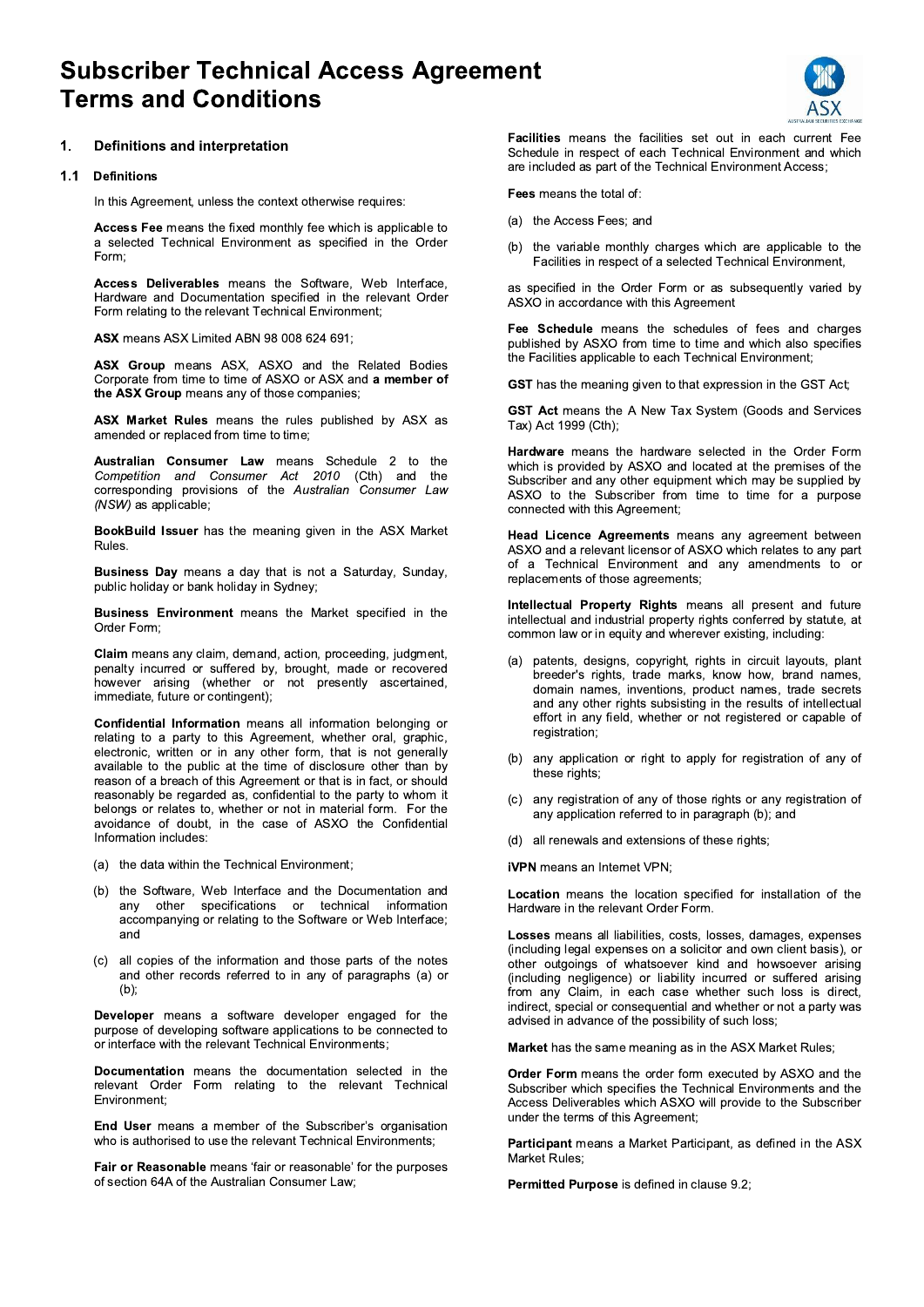Prescribed Rate means, for any day the 90 days Bank Bill Swap Reference Rate last published in The Australian Financial Review newspaper plus 2%;

Related Body Corporate has the meaning given to it under the Corporations Act 2001 (Cth):

Software means the software applications selected in the relevant Order Form;

Subscriber means any Participant, Developer, BookBuild Issuer or third party advisor to a BookBuild Issuer who is granted access to the Technical Environments and/or Access Deliverables under this Agreement;

Support means the technical support and assistance relating to a relevant Technical Environment that will be provided by ASXO to the Subscriber;

Technical Environment means the technical environments as selected in the relevant Order Form, each of which is a computer system located at the Sydney offices of ASXO which is designated by ASXO from time to time to be the system to be used for the testing or development of software or web interfaces which are to interact with a specified ASXO system;

Technical Environment Access means the service described in clause 3:

Title Guarantee means a quarantee under any of sections 51, 52 or 53 of the Australian Consumer Law;

VPN (or Virtual Private Network) means the technical implementation that allows a subset of users connected to a physical network to communicate electronically with each other such that from a performance and security perspective they are the only users of the shared network;

VPN Connection means a connection to a VPN; and

Web Interface means the web interface applications selected in the relevant Order Form.

# 1.2 Interpretation

In this Agreement, unless the context requires otherwise:

- (a) the singular includes the plural and vice versa;
- (b) a gender includes the other genders;
- the headings are used for convenience only and do not  $(c)$ affect the interpretation of this Agreement;
- other grammatical forms of defined words or expressions  $(d)$ have corresponding meanings;
- (e) a reference to a document includes the document as modified from time to time and any document replacing it;
- if something is to be or may be done on a day that is not a  $(f)$ Business Day then it must be done on the next Business Day;
- (g) the word "person" includes a natural person and any body or entity whether incorporated or not;
- (h) the word "month" means calendar month and the word "year" means 12 months;
- the words "in writing" include any communication sent by  $(i)$ letter, facsimile transmission or email or any other form of communication capable of being read by the recipient;
- a reference to a thing or a right includes a part of that thing  $(i)$ or right
- (k) a reference to all or any part of a statute, rule, regulation or ordinance (statute) includes that statute as amended, consolidated, re-enacted or replaced from time to time;
- wherever "include" or any form of that word is used, it must  $(1)$ be construed as if it were followed by "(without being limited  $to)$ ":
- (m) money amounts are stated in Australian currency unless otherwise specified; and
- (n) a reference to any agency or body, if that agency or body ceases to exist or is reconstituted, renamed or replaced or has its powers or functions removed (defunct body), means the agency or body that performs most closely the functions of the defunct body.

#### $2.$ **Commencement and duration**

#### $2.1$ **Commencement and term**

This Agreement commences on the date it is executed by the parties and will continue indefinitely until terminated in accordance with clauses 22 or 23.

#### $2.2$ **Termination of previous agreements**

Any and all existing access agreements relating to any of the Technical Environments are hereby terminated and replaced by this Agreement with effect on and from 1 October 2009.

#### $3.$ **Access to Technical Environment**

#### $3<sub>1</sub>$ Order Form to be executed

- (a) The Subscriber may request access to a Technical Environment by submitting a completed Order Form to ASXO, which specifies:
	- the Technical Environments to which the Subscriber  $(i)$ wishes to obtain access;
	- the Access Deliverables required by the Subscriber;  $(ii)$ and
	- (iii) the applicable Fees.
- (b) Each Order Form incorporates and is subject to the terms of this Agreement.
- Order Forms are not binding on the parties until executed  $(c)$ by both parties.

# 3.2 Access provided by ASXO

Subject to the other provisions of this Agreement, ASXO will provide to the Subscriber:

- access to the Technical Environment selected by the  $(a)$ Subscriber in an Order Form;
- (b) the Facilities applicable to that Technical Environment; and
- $(c)$ the Access Deliverables applicable to that Technical Environment,
- on the terms and conditions of the Order Form and this  $(d)$ Agreement.

# 3.3 Access after completion of Order Form

ASXO will use reasonable efforts to provide Technical Environment Access and the Facilities to the Subscriber within a reasonable time of the Order Form being executed. ASXO will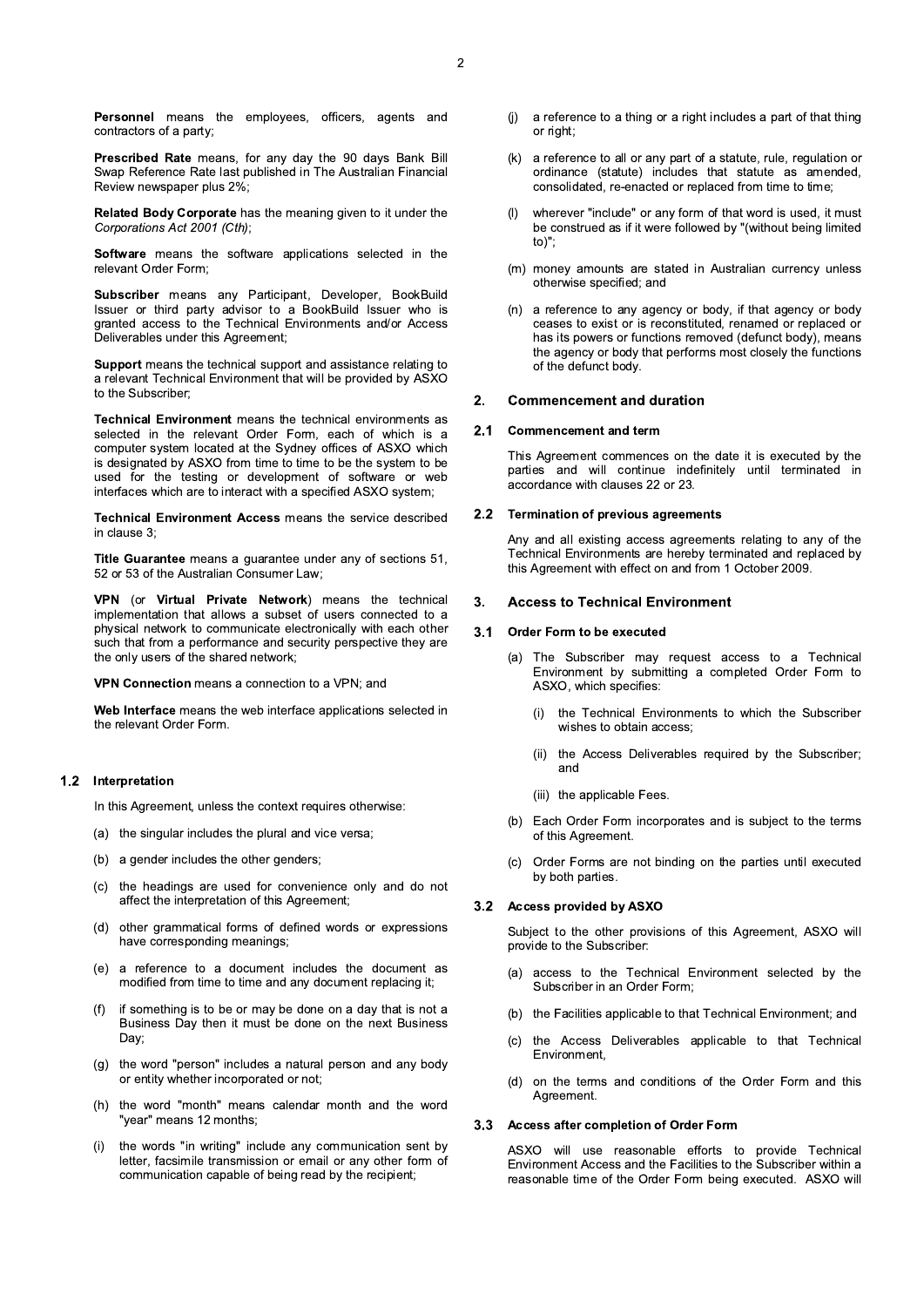not be liable in any way if the Technical Environment Access is provided late.

### Term of Order Form  $3.4$

Unless otherwise specified in the applicable Order Form, the minimum term for any Technical Environment Access will be 3 months from the date on which Technical Environment Access commences. This clause 3.4 does not limit the ability of ASXO to terminate any Technical Environment Access within the period of such minimum term under clause 21.2 or 22.

# 3.5 Communication links

Unless other means are specified in an applicable Order Form:

- (a) Technical Environment Access will be made available to the Subscriber remotely by means of an iVPN or carrierbased VPN Connection from a telecommunications carrier approved by ASXO from time to time in writing; and
- (b) the Subscriber is responsible for procuring and paying the costs of the relevant telecommunications network connections and services associated with the iVPN or VPN Connection, including any charges in respect of data transmission.

### 3.6 Problems with connections

- (a) Despite any other provisions of this Agreement, ASXO will not be responsible or otherwise liable for any communications, performance, security or data corruption problems, disconnection of transmission services or failures or delays in access to the Technical Environments connected with electricity or telecommunications services and lines and other means of transmission provided by third parties.
- (b) The Subscriber agrees to seek any recovery for such problems, disconnections, failures or delays from the relevant third party supplier.

# 3.7 Changes

- $(a)$ ASXO may make changes to any part of the Technical Environment, the Facilities, and the Access Deliverables and will use reasonable efforts to give the Subscriber maximum practicable notice of those changes before they take effect.
- (b) Without limiting (a), if any amendments are made to the terms of the Head Licence Agreements, ASXO may make corresponding changes to the scope of Technical Environment Access, the nature of the Access Deliverables and the terms of use of the Access Deliverables at any time, and will use reasonable efforts to give the Subscriber the maximum practicable notice of those changes before they take effect.
- If any change is not acceptable to the Subscriber, the  $(c)$ Subscriber may terminate this Agreement (in respect of the relevant Order Form) by giving notice in writing to ASXO with effect from the date the changes take effect.

### Use of the Technical Environment  $\boldsymbol{4}$ .

The Subscriber must not access or use the Technical Environments:

- (a) in a manner which will harm or adversely affect another person or the data, computer systems or other property of another person (including the ability of another person to use the Technical Environments);
- (b) in a manner which does, or is reasonably likely to, degrade the performance of the Technical Environments or cause them to malfunction or operate in any improper way;
- (c) directly or indirectly for any unlawful purpose, including using it to infringe the Intellectual Property Rights of any person:
- (d) in a manner which alters or damages the Technical Environments, or jeopardises its integrity, safety or security;
- (e) outside any times or days which ASXO specifies for the relevant Technical Environments from time to time.

#### **End Users** 5.

- (a) The Subscriber will ensure that its End Users comply with the terms and conditions of this Agreement when using the Access Deliverables and accessing the Technical **Environments**
- (b) The acts and omissions of the Subscriber's End Users are deemed to be the acts and omissions of the Subscriber.
- The Subscriber must enter into an agreement with the End Users containing (where appropriate) substantially identical<br>terms and conditions as contained in this Agreement and must provide that:
	- the End Users must comply with the Subscriber's obligations relating to the access and use of the Access Deliverables and the Technical Environments; and
	- the End Users will not make any Claims or seek to  $(ii)$ recover any Losses against ASXO, any member of the ASX Group or any author, licensor, manufacturer or proprietor of any of the Access Deliverables.

#### **Hardware** 6.

#### $6.1$ **Installation of Hardware**

- (a) In most cases, ASXO will arrange for the Hardware to be delivered to and installed at the Location. However, ASXO may, in its absolute discretion refuse to deliver the Hardware to the Location or to install the Hardware at the Location (or both).
- (b) Prior to the installation of the Hardware by ASXO, the Subscriber must at its own cost:
	- prepare the Location for the Hardware and provide  $(i)$ proper environmental and operational conditions for the continued efficient working and maintenance of the Hardware; and
	- provide ASXO promptly with any documentation or  $(ii)$ information which ASXO may reasonably require to satisfy itself that the Subscriber has complied with its obligations under clause 6.1(b)(i) above.
- (c) In relation to the installation of the Hardware, the Subscriber must at its own cost:
	- grant such access to the Location to ASXO's  $(i)$ Personnel as is reasonably required by ASXO;
	- provide adequate free working space and facilities at  $(ii)$ the Location as ASXO may reasonably require including (if applicable) the Subscriber's computer time, systems software, appropriate connections, network access and consumables; and
	- make available such suitably qualified and informed  $(iii)$ Personnel of the Subscriber to liaise with ASXO's Personnel as ASXO may reasonably require.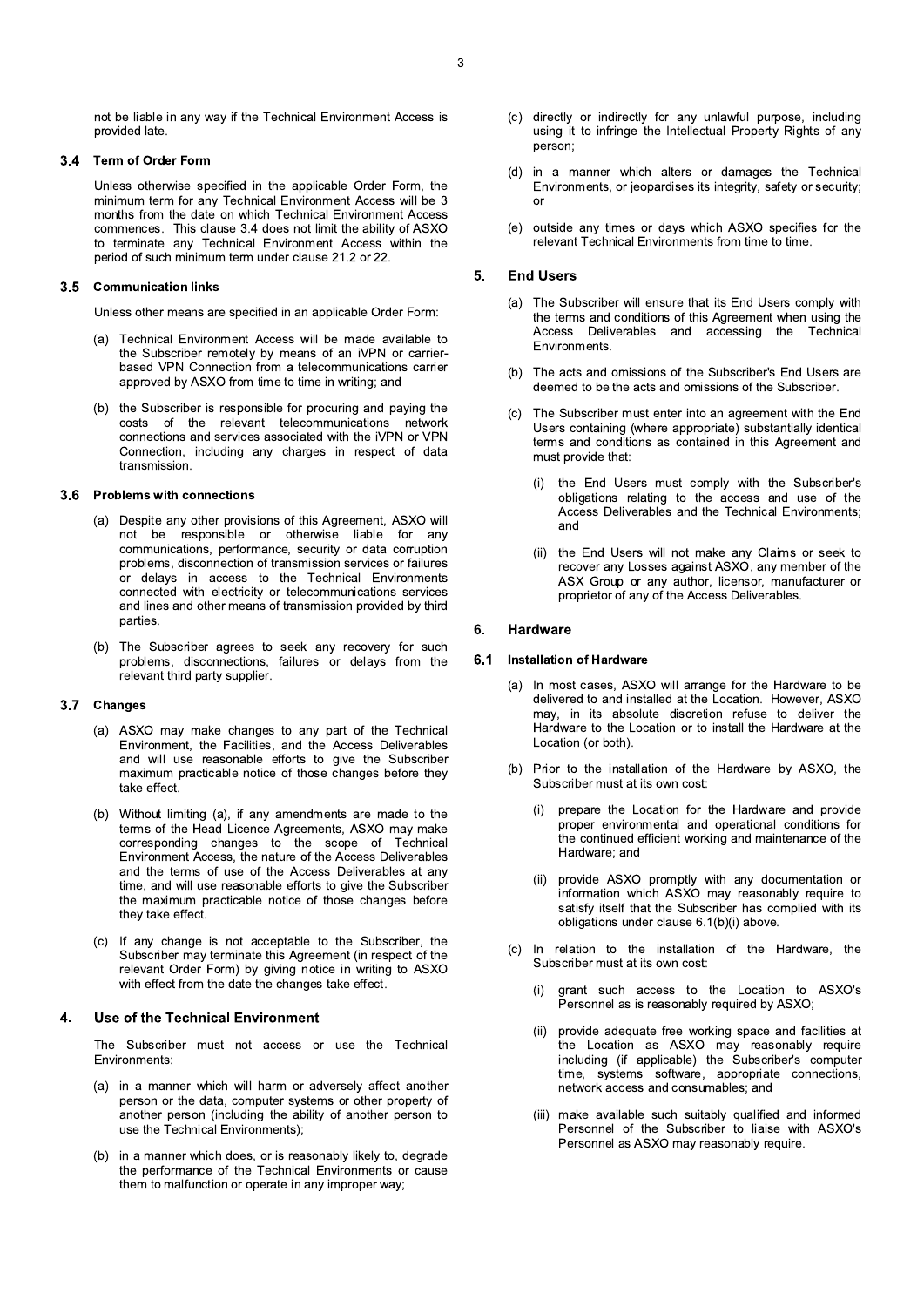# 6.2 Ownership of Hardware

- (a) The Subscriber acknowledges that the Hardware is and remains the property of ASXO.
- The Subscriber will keep and retain the Hardware as bailee  $(h)$ for and on behalf of ASXO.
- $(c)$ Risk of loss or damage of any kind to the Hardware will pass to the Subscriber upon delivery of the Hardware to the Location

#### 6.3 **Hardware obligations**

The Subscriber must:

- (a) effect and maintain insurance in relation to the Hardware against any loss or damage with an insurer of good repute and on the request of ASXO provide ASXO with evidence of the currency and adequacy of such insurance cover;
- (b) ensure that the Hardware is readily identifiable as the property of ASXO;
- (c) irrevocably authorise ASXO's Personnel, upon giving reasonable notice, to enter upon the Location at an agreed time where the Hardware is or is thought by ASXO to be located for the purpose of inspecting the operation of the Hardware or re-possessing that equipment on termination of this Agreement;
- (d) keep and maintain the Hardware free from any charge, lien or other encumbrance:
- (e) pay ASXO at its rates current from time to time for all materials and labour (including travelling time) expended in connection with the installation, commissioning. maintenance and removal of the Hardware undertaken by or on behalf of ASXO:
- (f) take all necessary precautions to ensure the health and safety of ASXO's Personnel while on the Subscriber's premises:
- (g) not move the Hardware without the prior written consent of ASXO:
- (h) provide at its own cost electricity to operate the Hardware;
- not itself, or permit any other person other than ASXO's Personnel to, adjust, alter, modify, repair or attempt to tamper with the Hardware;
- $(i)$ not itself, or permit any other person other than ASXO's Personnel to, load any part of any software on the Hardware onto any other hardware;
- (k) not copy all or any part of any software on the Hardware nor procure the doing of any such acts;
- not recreate, reverse engineer, disassemble, reverse  $(1)$ compile, translate nor in any other way derive the source code or object code of any software on the Hardware;
- (m) not enhance, improve, modify or otherwise alter any software on the Hardware nor incorporate such software whether in its original or modified form within any other software;
- (n) not delete, remove, obliterate or otherwise deface any form of marking appearing on or contained in the Hardware which indicates that ASXO or any other third party is the proprietor of that equipment;
- (o) not attach or connect to the Hardware any hardware or software or other equipment or device without the prior written consent of ASXO;
- (p) keep and safeguard the Hardware in a proper and careful manner in accordance with ASXO's specifications, as varied from time to time:
- $(q)$ promptly report to ASXO any defect in, or malfunction of, the Hardware; and
- co-operate with all of ASXO's Personnel in the diagnosis or  $(r)$ repair of any defect in, or malfunction of, the Hardware.

#### 7. **Availability of Technical Environment**

ASXO will provide as much notice as reasonably practicable of the unavailability of a Technical Environment due to reasons within ASXO's control. However, ASXO may at any time (including without notice) immediately suspend part of or all Technical Environment Access, including where:

- (a) ASXO is required to undertake the repair, maintenance or service of any part of a Technical Environment (or an interconnected supplier is required to undertake such work on its network):
- (b) suspension of a Technical Environment is required to reduce or prevent fraud or interference with a Technical Environment:
- (c) the Subscriber's use of a Technical Environment causes<br>serious degradation of the operation of a Technical Environment or adversely affects the ability of others to access or use a Technical Environment;
- (d) ASXO is required to comply with an order, instruction or request of any governmental, emergency services or other competent authority;
- ASXO experiences problems interconnecting the Technical  $(e)$ Environment with any network of another supplier;
- the Subscriber fails to pay any Fees due to ASXO under  $(f)$ this Agreement by the date required; or
- (g) the Subscriber is otherwise in breach of this Agreement.

#### 8. **Supply** of Software, Web Interface and **Documentation**

- Where applicable, ASXO will make the Software, Web  $(a)$ Interface and the supporting Documentation available to the Subscriber as soon as practicable after the execution of the Order Form.
- (b) ASXO will endeavour to make available to the Subscriber a copy of any revised versions of the Software, Web Interface or the Documentation when they become available to ASXO.
- (c) Additional or replacement Documentation may be made available by ASXO during the term of this Agreement. ASXO may vary or withdraw any Documentation at any time
- (d) The Subscriber must ensure that any Software or Web Interface is used on computer systems which comply with any applicable minimum hardware and software requirements published by ASXO from time to time.

### Permitted use of Software, Web Interface and  $\mathbf{Q}$ **Documentation**

### 9.1 Licence for Permitted Purpose

Subject to this Agreement and the payment of the applicable Fees by the Subscriber to ASXO, ASXO grants to the Subscriber a non-exclusive, non-transferable, revocable licence to use the Software. Web Interface and the Documentation only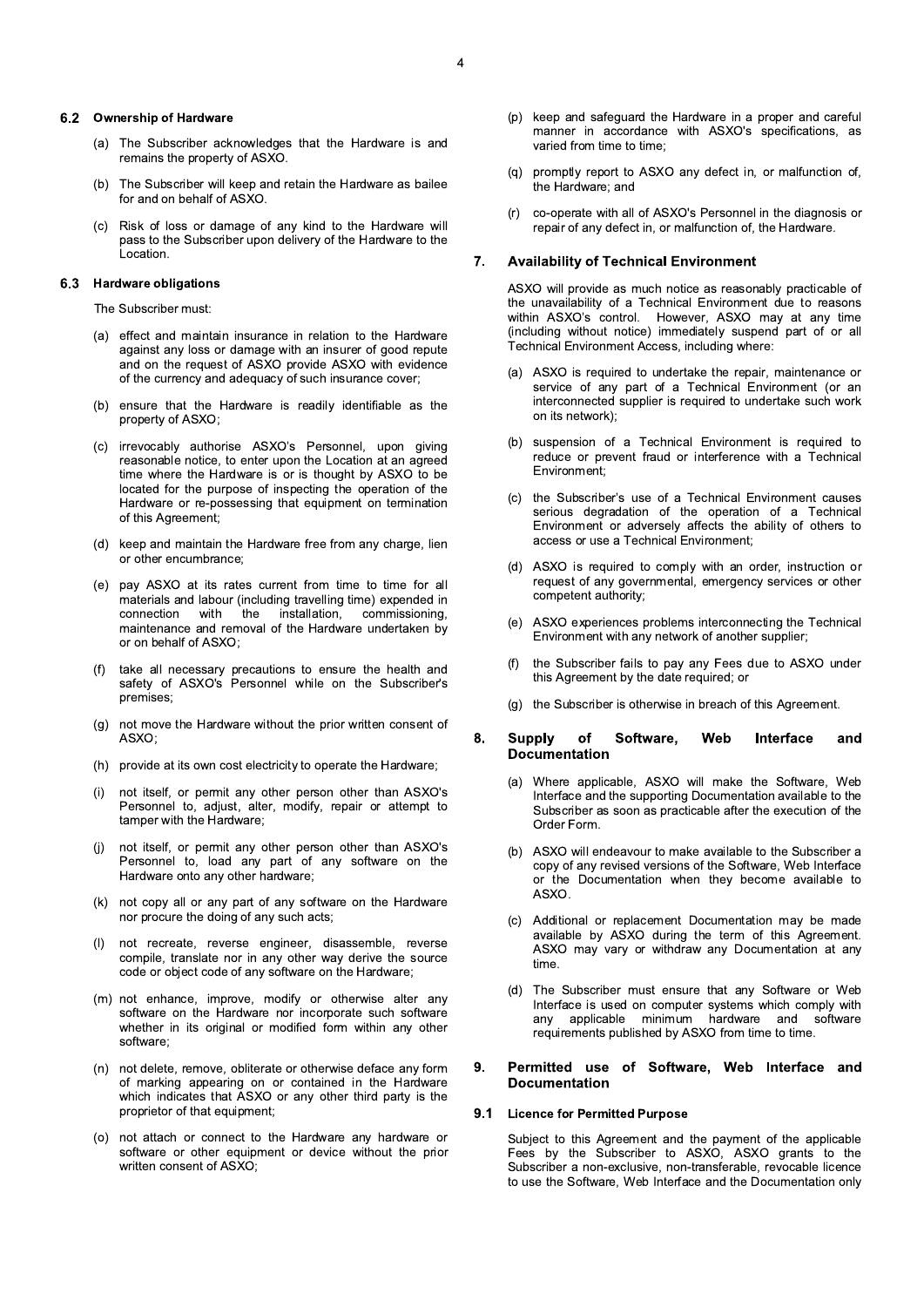#### **Scope of Permitted Purpose**  $9.2$

- (a) Unless otherwise specified in the Order Form and subject to clause 10 of this Agreement, Permitted Purpose means:
	- developing, modifying, enhancing and maintaining  $(i)$ other software in such a way as to permit interoperability between that other software and the Software when it is used by third parties who have entered into an appropriate agreement with ASX or ASXO to obtain access to the relevant ASXO systems;
	- incorporating the Software into a software product of  $(ii)$ the type referred to in clause 9.2(a)(i) above and distributing that software product to third parties whom the Subscriber has established through ASXO as having entered into an appropriate agreement with ASXO to obtain access to the relevant ASXO systems;
	- (iii) assisting in the evaluation of other software which could be used by the Subscriber in connection with obtaining such access to the relevant ASXO systems;
	- (iv) conducting tests of the Software and Web Interface in connection with the Subscriber's own business; and
	- assisting in understanding the operation of the Web  $(v)$ Interface and its interface with ASXO's Technical Environments.
- (b) For the purposes of marketing a software product referred to in clause  $9.2(a)(ii)$ , the Subscriber is licensed to install a software product incorporating the Software on a computer system at the premises of a prospective client of the Subscriber for the sole purpose of the demonstration to or the evaluation by that prospective client of that software product provided that such installation is of a temporary nature only.
- (c) For the avoidance of doubt, the Permitted Purposes set out in clauses  $9.2(a)(i)$ ,  $9.2(a)(ii)$  and  $9.2(a)(iii)$  do not apply to a licence to use the Web Interfaces.

### 9.3 Licence restrictions

Other than to the extent permitted by non-excludable laws or expressly permitted in clauses 9.1, 9.2 or 10 the Subscriber, whether alone or in conjunction with any other person, must not:

- (a) sublicense or otherwise transfer or assign its sublicence to use the Software, Web Interface or Documentation or disclose or otherwise make the Software, Web Interface or Documentation available to any third party;
- (b) alter or remove any trade marks applied to or used in the Software, Web Interface or Documentation;
- supply, show or make available or permit to be supplied.  $(c)$ the Software, Web Interface or Documentation or any part thereof to any third party or procure the doing of any such acts:
- copy all or any part of the Software. Web Interface or  $(d)$ Documentation or procure the doing of such an act other than where the sole purpose of the copying is a Permitted Purpose:
- (e) recreate, reverse engineer, disassemble, reverse compile, translate nor in any other way derive the source code or object code of the Software or Web Interface;
- $(f)$ attempt to enhance, improve, modify or otherwise alter the Software or Web Interface;

(g) delete, remove, obliterate or otherwise deface any form of marking appearing on or contained in the Software. Web Interface or Documentation which indicates the name of the proprietor of the Software, Web Interface or that Documentation.

### 10. Special conditions for some Technical Environments

### 10.1 General

- (a) Access to some Technical Environments is subject to special conditions and restrictions which are additional to the conditions and restrictions under other provisions in this Agreement.
- (b) From time to time ASXO may make additional Technical Environments available to the Subscriber. Those additional Technical Environments may be subject to special conditions and restrictions as specified by ASXO in writing. If the Subscriber is given access to the relevant Technical Environments, the Subscriber will comply with the applicable special conditions and restrictions as though they form part of this clause 10.
- (c) If any special condition or restriction in this clause 10 is inconsistent with any other provision of this Agreement, the special condition or restriction will prevail to the extent of the inconsistency.
- (d) The conditions and restrictions in this clause 10 are subject to the limitations imposed by non-excludable laws and do not apply to the extent that the conditions and restrictions are inconsistent with those non-excludable laws.

# 10.2 SFETA (Austraclear) (EXIGO)

- (a) In respect of the EXIGO Technical Environment, the Subscriber must be a Participant. A Subscriber who is a Developer and not a Participant is not eligible to receive access to the EXIGO Technical Environment and must not seek or attempt to access the EXIGO Technical Fnvironment.
- (b) For the purposes of the EXIGO Technical Environment only, clause 9.2 does not apply and Permitted Purpose will mean:
	- use of the Software for any purpose in the ordinary  $(i)$ course of business, directly related to the Subscriber's activities as a Participant; and
	- $(ii)$ making copies of the Software for backup purposes only and only within the ordinary course of its backup procedures.
- (c) In respect of the Software associated with the EXIGO Technical Environment, the Subscriber must not:
	- modify, adapt, alter, decompile, reverse assemble or  $(i)$ reverse engineer the Software: or
	- (ii) derive works from the Software.
- (d) Ownership of any Intellectual Property Rights in the Software and any works derived from the Software will vest or remain vested in OMX Technology AB. The Subscriber hereby assigns those Intellectual Property Rights to OMX Technology AB.
- "OMX", "OMX CLICK Exchange System", "OMX CLICK<br>Trade application", "OMX SECUR Clearing System",  $(e)$ "EXIGO CSD Solution", "OMX PowerCLICK Exchange System", "OMXlink Trader" and "OMnet" are trade marks of OMX Technology AB or any third party holder of rights represented by OMX Technology AB. Such trade marks or service marks applied to copies of the Software, screen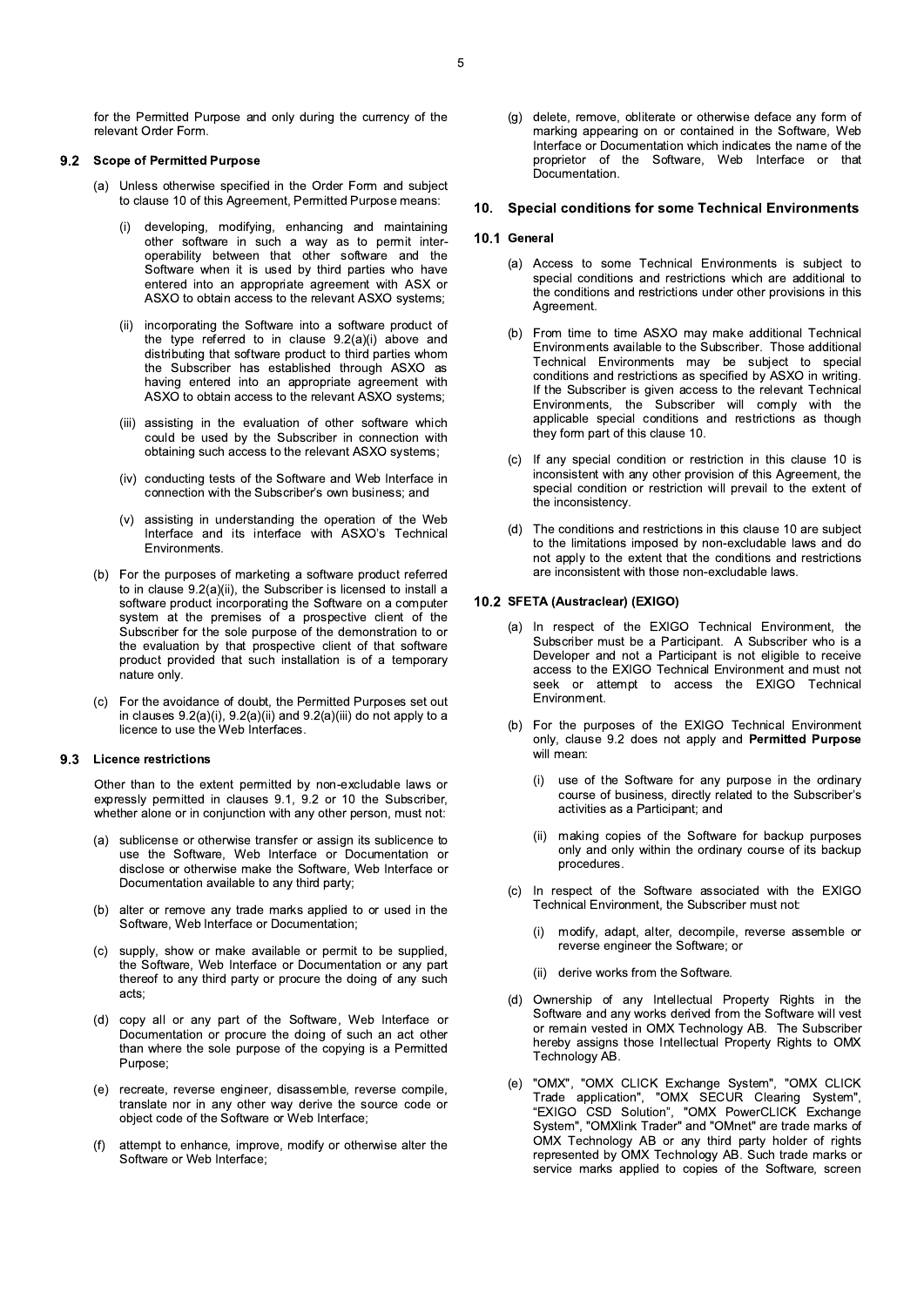layouts or the like, by OMX Technology AB must not be removed by the Subscriber.

- (f) For the purposes of this clause 10.2 only:
	- ASXO Clearing Houses means the clearing and  $(i)$ settlement facilities in Australia for Participants worldwide operated by members of the ASX Group where clearing and settlement of financial products takes place:
	- ASXO Production System means the hardware used  $(ii)$ by ASXO:
		- (A) as the primary configuration for day to day commercial operation of the ASXO Clearing Houses: and
		- (B) as the redundant configuration for backup and recovery purposes but only when and to the extent that the primary configuration has failed and during such time as the redundant configuration is being used for day to day commercial operation of the ASXO Clearing Houses:
	- (iii) Participant means users of the ASXO Clearing House authorised by ASXO to access the central portions of the Software primarily for the purposes of clearing transactions: and
	- (iv) Software means Common Graphical User Interface (GUI), which is the software installed at the Participant's sites which enables interaction with the ASXO Production System.

# **10.3 SECUR**

- (a) For the purposes of the SECUR Technical Environment, the Subscriber must be a Developer. A Subscriber who is a Participant and not a Developer is not eligible to receive access to the SECUR Technical Environment and must not seek or attempt to access the SECUR Technical Environment.
- (b) For the purposes of the SECUR Technical Environment only, clause 9.2 does not apply and Permitted Purpose will mean:
	- use of the Software for any purpose in the ordinary  $(i)$ course of business, directly related to the Subscriber's activities of developing software on behalf of ASXO or a Participant for use on the ASXO Clearing House; and
	- making copies of the Software for backup purposes  $(ii)$ only and only within the ordinary course of its backup procedures
- In respect of the Software associated with the SECUR  $(c)$ Technical Environment, the Subscriber must not:
	- modify, adapt, alter, decompile, reverse assemble or  $(i)$ reverse engineer the Software;
	- (ii) derive works from the Software; or
	- (iii) connect any External Systems under development to the Hardware Configuration.
- Ownership of any Intellectual Property Rights in the  $(d)$ Software and any works derived from the Software will vest or remain vested in OMX Technology AB. The Subscriber hereby assigns those Intellectual Property Rights to OMX Technology AB.
- (e) "OMX", "OMX CLICK Exchange System", "OMX CLICK<br>Trade application", "OMX SECUR Clearing System", "EXIGO CSD Solution", "OMX PowerCLICK Exchange

System", "OMXlink Trader" and "OMnet" are trade marks of OMX Technology AB or any third party holder of rights represented by OMX Technology AB. Such trade marks or service marks applied to copies of the Software, screen layouts or the like, by OMX Technology AB must not be removed by the Subscriber.

- (f) For the purposes of this clause 10.3 only:
	- ASXO Clearing Houses means the clearing and  $(i)$ settlement facilities in Australia for Participants worldwide operated by members of the ASX Group where clearing and settlement of financial products takes place;
	- (ii) Developer means a software developer engaged for the purpose of developing applications which interface with the Software:
	- (iii) External Systems means the systems which will interface with the Software Product;
	- (iv) Hardware Configuration means the hardware configuration and the third party software which has been acquired by ASXO and upon which the Software Product is operating;
	- (v) Software means the OMnet API software, which is a set of OMX supplied software libraries that are required to be compiled with any application that needs to communicate electronically with SECUR;
	- (vi) Software Product means:
		- (A) either the EXIGO or SECUR Technical Environments or software that is used for the clearing and settlement of the financial products;
		- (B) corrective releases, new releases, adaptations and enhancements of the EXIGO or SECUR software issued to the Subscriber during the term of this Agreement; and
		- (C) documentation related to the EXIGO and SECUR software or issued to the Subscriber during the term of this Agreement.

# 10.4 ASX Trade

- (a) The ASX Trade Technical Environments are comprised of the ASX Trade PTE and ASX Trade FTE Technical Environments.
- (b) For the purposes of the ASX Trade Technical Environments only, in addition to each Permitted Purpose in clause 9.2 the Subscriber must ensure that it uses the Software and the Documentation:
	- only in conjunction with ASXO providing  $(i)$ an infrastructure for a market to be operated by ASX;
	- (ii) only in Australia; and
	- (iii) only for Licensed Financial Products.
- (c) For the purposes of the ASX Trade Technical Environments only, all copies of the Software and Documentation must be marked to identify OM Gruppen AB as the proprietor of Intellectual Property Rights.
- "OM", "OM CLICK", "OM CLICK Exchange System",  $(d)$ "CLICK" and "OMnet" are trade marks of OM Gruppen AB and may not be used for any purposes without express written permission from OM Gruppen AB. Such trade marks or service marks applied to copies of the Software, screen layouts or the like, by OM Gruppen AB must not be removed by the Subscriber.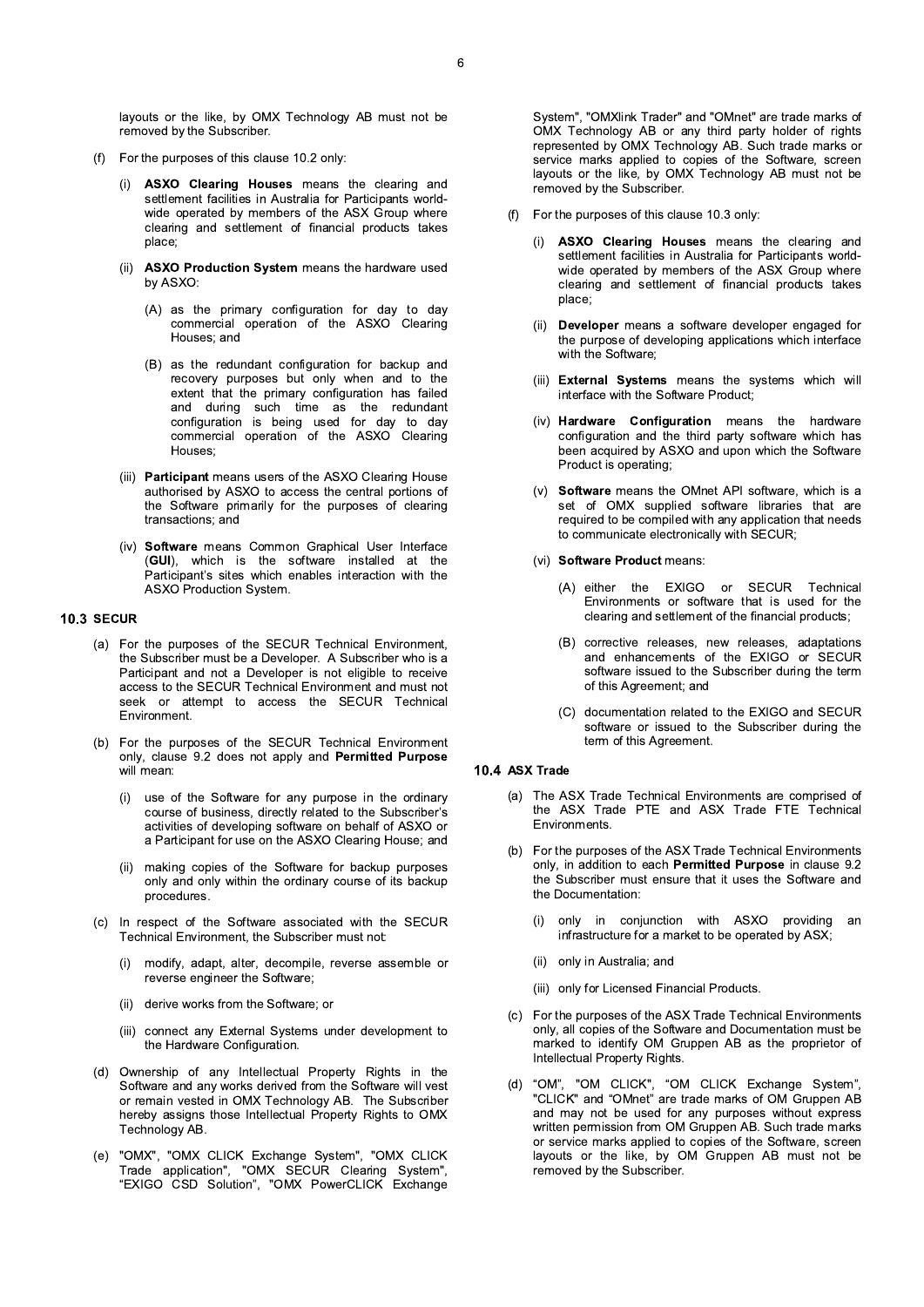(e) For the purposes of this clause 10.4 only:

# **Licensed Financial Product means:**

- any interest in the equity of an entity, including without  $(i)$ limitation, shares, stock, stock units, units, depository receipts, convertible notes and other instruments which convert into equity and rights to or options to subscribe for any of these (Equities);
- (ii) any financial instrument which derives its value from:
	- (A) Equities; or
	- (B) indices related to Equities (Equities Indices),

including without limitation, options over Equities and Equities Indices and futures over Equities and Equities Indices: or

(iii) any financial instrument which derives its value from an instrument referred to in (ii).

The following products are examples of Licensed Financial Products according to the definition above:

- (iv) Options on Equity (including Warrants),
- (v) Options on Equity Index,
- (vi) Options on Equity Futures,
- (vii) Futures on Equity,
- (viii) Futures on Equity Index,
- (ix) Ratios specified as Equity Index Futures.

Without limiting the generality of the above, specifically excluded are any instruments which derive their value solely by reference to:

- (x) the market value of any commodity including but not limited to any goods which are the result of primary production, forestry operations, energy, mining or mineral extraction operations;
- (xi) the value of the currency of any state when compared to the currency of another state or combination of states (including the value of the ECU) and includes currency swaps; or
- (xii) an interest rate charged by some third party for the provision of funds from time to time, including but not limited to fixed interest products, Commonwealth Bonds and zero rate coupon products.

Software means the OM CLICK Trade application and the OMnet API software.

# 10.5 SYCOM

For the purposes of the SYCOM Technical Environment, no Software will be provided to the Subscriber. The Subscriber will receive Technical Environment Access and Documentation only.

# 11. ASXO Support

- (a) Subject to this clause 11, ASXO will provide reasonable assistance and Support to the Subscriber. The Subscriber acknowledges that:
	- $(i)$ neither ASXO nor any member of its staff is an expert in relation to any of the Technical Environments;
	- $(ii)$ ASXO will not be in a position to provide detailed technical comment or advice in respect of any of the **Technical Environments;**
- (iii) by providing Support, ASXO does not warrant that the Support will give rise to any particular results, achieve any particular standard, correct any defects or resolve any issues; and
- (iv) the provision by ASXO of such reasonable assistance and Support to the Subscriber does not and will not be deemed to give rise to any duty of care by ASXO to the Subscriber or any End Users.
- (b) Unless otherwise specified in the Order Form, Support provided by ASXO will be limited to providing assistance to Subscribers relating to questions or issues regarding testing or development in respect of the relevant Technical Environment.
- (c) Support hours differ for each Technical Environment. ASXO will provide details of the Support hours at the time the Order Form is executed. ASXO may from time to time vary the hours in which Support is provided by ASXO by giving the Subscriber 30 days prior written notice.
- (d) Subject to this clause 11, ASXO will endeavour to respond in writing within a reasonable time to written inquiries made by the Subscriber with respect to the operation of the Software or Web Interface. Any inquiries are to be forwarded to ASXO by ordinary mail, electronic mail or facsimile addressed as specified in the Order Form.
- (e) ASXO reserves the right to disclose to other people the nature of any inquiry made by the Subscriber and ASXO's response to such an inquiry.

# 12. Fees

### 12.1 Payment on invoice

The Subscriber will pay ASXO the Fees in respect of each calendar month within 30 days of the date of an invoice from **ASXO** 

# 12.2 Changes to Fees

- (a) ASXO may vary the Fees by varying and publishing its Fee Schedule and giving the Subscriber at least 30 days written notice of the variation. The variation will have effect from the date of the first invoice after the expiry of the 30 day notice period.
- (b) If any variation to the Fees is not acceptable to the Subscriber, the Subscriber may terminate this Agreement (in respect of the relevant Order Form) by giving notice in writing to ASXO with effect from the date the variations are to take effect.

# 12.3 Interest

The Subscriber must pay interest on any amount that is not paid by it when due. The interest:

- (a) must be paid on written demand given to the Subscriber by ASXO;
- (b) is calculated from and including the day on which it falls due to but excluding the day on which it is paid in full, at the rate referred to in clause 12.3(c); and
- accrues each day at the Prescribed Rate which applied on  $(c)$ the date that the amount fell due.

### 12.4 Taxes

 $(a)$ All amounts in this Agreement are expressed and payable in Australian dollars and are exclusive of any taxes or other governmental charges. Payments will be made in full without deduction of any taxes, charges or other charges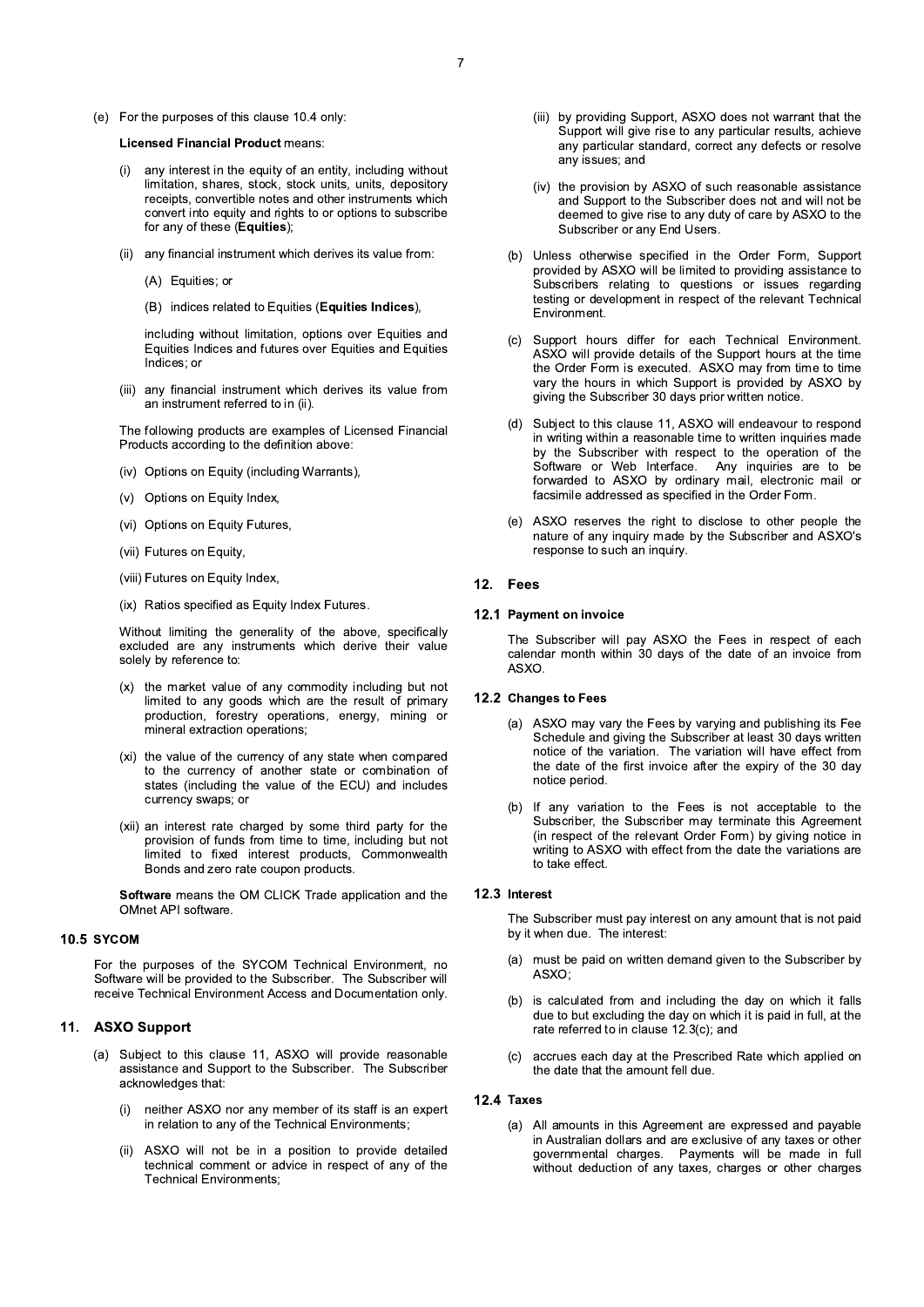whether or not these have been paid or are payable by the Subscriber.

- (b) Despite clause 12.4, ASXO may by giving prior written notice vary the Fees at any time to reflect the introduction of or change to a tax or other governmental charge.
- (c) The Subscriber must pay all existing taxes and duties (including any hiring arrangement duty, rental business duty, lease duty or other stamp duty), any new taxes and duties (including value-added taxes), any increases in taxes and duties and any associated penalties payable on or in respect of this Agreement, the Fees, any other payments due to ASXO or any other transaction or matter contemplated by this Agreement. If ASXO is primarily liable to pay such tax, duty or penalty then the Subscriber must indemnify ASXO to the full extent of that liability.

# 13. Intellectual Property Rights

- (a) Nothing in this Agreement will be understood as an abandonment, revocation, assignment or denial of any Intellectual Property Rights in any of the Access The Subscriber acknowledges that all **Deliverables** Intellectual Property Rights are and will remain vested in the relevant proprietor of each Access Deliverable. For the avoidance of doubt, the Subscriber acknowledges that this Agreement does not assign to the Subscriber any Intellectual Property Rights in respect of the Access Deliverables or Technical Environments.
- (b) The Subscriber acknowledges and agrees that any right of action that could be taken to protect any Intellectual Property Rights (including the obtaining of injunctive relief) in respect of the Access Deliverables may be exercised by ASXO as trustee for the relevant third party proprietor of the Intellectual Property Rights or the relevant third party proprietor of the Intellectual Property Rights as if it had the benefit of being named as a party to this Agreement.
- (c) The Subscriber will promptly notify ASXO of any unauthorised, improper or unlawful use of any of the Access Deliverables or infringement of any of the Intellectual Property Rights in any of the Access Deliverables which comes to the Subscriber's notice.

# 14. Confidentiality

# 14.1 Keep confidential

Each party (Receiving Party) receiving, possessing or otherwise acquiring Confidential Information of any other party (Disclosing Party) acknowledges that the Disclosing Party's Confidential Information is the property of and confidential to or a trade secret of the Disclosing Party. Subject to clause 14.2, the Receiving Party must:

- (a) keep the Disclosing Party's Confidential Information confidential and not directly or indirectly disclose, divulge or communicate that Confidential Information to, or otherwise place that Confidential Information at the disposal of, any other person without the prior written approval of the Disclosing Party;
- take all reasonable steps to secure and keep secure all of  $(b)$ the Disclosing Party's Confidential Information coming into its possession or control; and
- (c) not memorise, use, modify, reverse engineer or make<br>copies, notes or records of the Disclosing Party's Confidential Information for any purpose other than in connection with the performance by the Receiving Party of its obligations under this Agreement.

# 14.2 Exclusions

The obligations of confidentiality under clause 14.1 do not apply to any information that:

- is generally available to the public (other than by reason of  $(a)$ a breach of this Agreement); or
- is required to be disclosed by any applicable law.

### 14.3 Extension to Personnel and advisers

- (a) The Subscriber must, at its own expense, ensure at all times that each of its Personnel to whom Confidential Information is to be disclosed is made aware of the obligations of confidentiality and will keep the Confidential Information secret
- (b) If requested by ASXO, the Subscriber must procure the execution of a separate confidentiality agreement by each of its advisers or Personnel that are designated by it as having had access to the Software, Web Interface or the Documentation.

# 14.4 Security

The Subscriber must apply suitable security measures and a degree of care in relation to the Software, Web Interface, the Documentation and any access codes, passwords and PINs provided by ASXO as to provide for their adequate protection from unauthorised disclosure, copying or use.

# 14.5 Indemnity

The Subscriber will indemnify ASXO and the members of the ASX Group against any loss which either or both ASXO and the members of the ASX Group may sustain or incur as a result of the Subscriber failing to comply with its obligations under this clause 14.

### 14.6 Survival

This clause 14 survives termination of this Agreement.

## 15. Records and Reports

- (a) The Subscriber will keep at the Location full and up to date records of the date of installation or de-installation of copies of the Software or Web Interface on any device and, if requested by ASXO at any time, the Subscriber will provide ASXO with a copy of these records.
- (b) The Subscriber will retain the records referred to in clause 15(a) for at least 3 years after the termination of this Agreement.
- (c) ASXO is entitled to require its external auditors to inspect the premises, records and equipment of the Subscriber to ensure its compliance with this Agreement. ASXO's external auditors may conduct the inspection at any time reasonably selected by ASXO or its external auditors. The Subscriber will make available its records to and otherwise co-operate with ASXO's external auditors and the Subscriber grants ASXO's external auditors an irrevocable continuing licence to enter its own premises during normal business hours for such purpose.

# 16. GST

- (a) In this clause:
	- the expressions Consideration, GST, Input Tax  $(i)$ Credit, Recipient, Supply, Tax Invoice and Taxable Supply have the meanings given to those expressions in the GST Act; and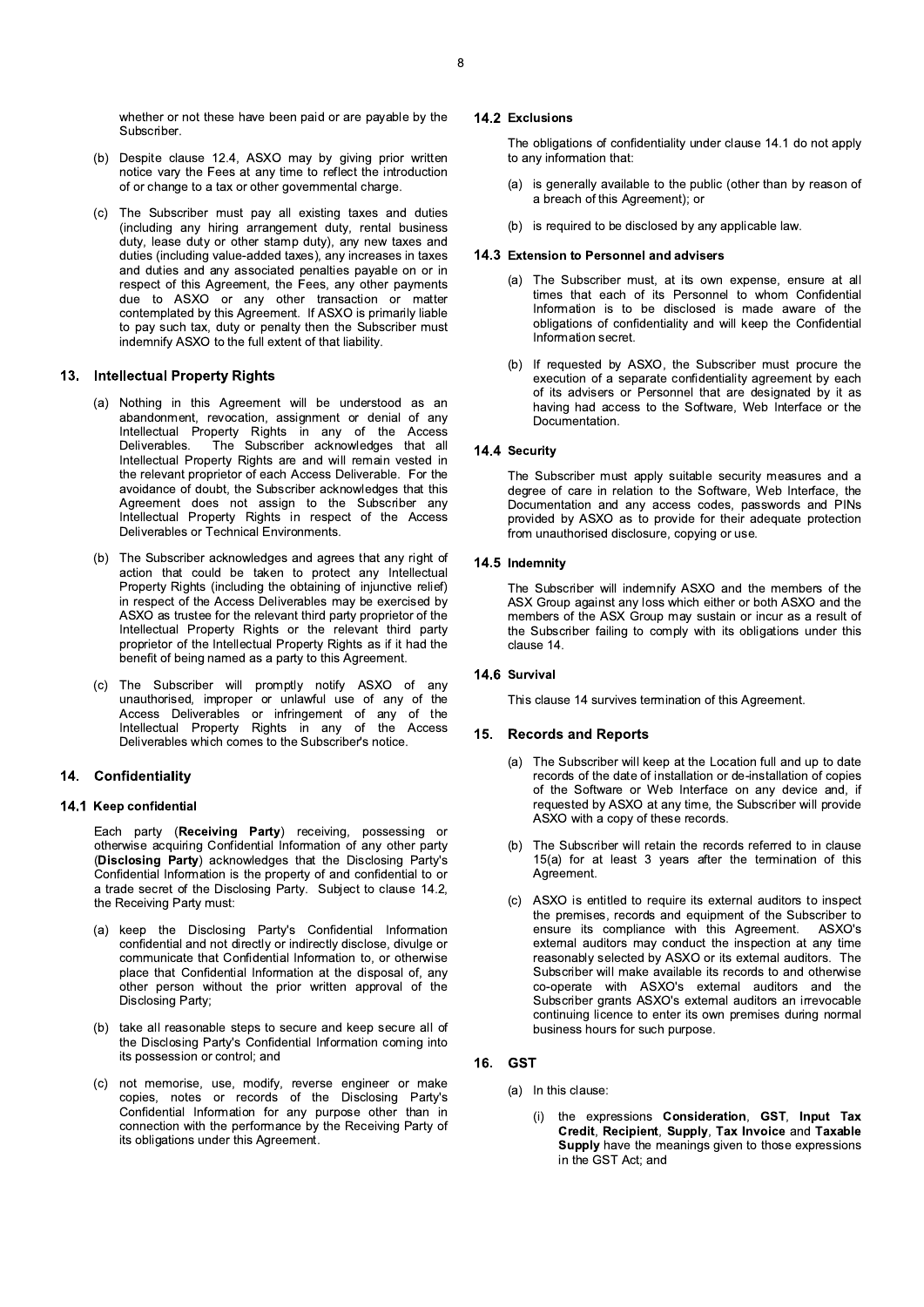- (ii) Supplier means any party treated by the GST Act as making a Supply under this Agreement.
- (b) Unless otherwise expressly stated, all prices or other sums payable or Consideration to be provided under or in accordance with this Agreement are exclusive of GST.
- (c) If GST is imposed on any Supply made under or in accordance with this Agreement, the Recipient of the Taxable Supply must pay to the Supplier an additional amount equal to the GST payable on or for the Taxable Supply, subject to the Recipient receiving a valid Tax Invoice in respect of the Supply at or before the time of payment.
- (d) Payment of the additional amount must be made at the same time as payment for the Taxable Supply is required to be made in accordance with this Agreement.
- (e) If this Agreement requires a party (the First Party) to pay for, reimburse, set off or contribute to any expense, loss or outgoing (Reimbursable Expense) suffered or incurred by the other party (the Other Party), the amount required to be paid, reimbursed, set off or contributed by the First Party will be the sum of:
	- the amount of the Reimbursable Expense net of Input  $(i)$ Tax Credits (if any) to which the Other Party is entitled in respect of the Reimbursable Expense (Net Amount); and
	- (ii) if the Other Party's recovery from the First Party is a Taxable Supply, any GST payable in respect of that Supply.

such that after the Other Party meets the GST liability, it retains the Net Amount.

# 17. Subscriber's warranties

The Subscriber warrants and covenants that:

- (a) it will use the Technical Environments and Access Deliverables solely for the Permitted Purpose and in accordance with the terms and conditions of this Agreement:
- (b) it will not use the Technical Environments and Access Deliverables to infringe any Intellectual Property Rights or any other rights of third parties;
- (c) it will use industry standard, up-to-date anti-virus software and use its best efforts to ensure that no Disabling Code is introduced or permitted to be introduced to the Technical Environments or Access Deliverables. Disabling Code<br>means "back door", "time bomb", "logic bomb", "trojan<br>horse", "worm", "drop dead device", "virus" or any other computer software routine having the effect of:
	- permitting access to or use of the Technical  $(i)$ Environments or Access Deliverables by a third person other than as authorised by ASXO; or
	- $(ii)$ disabling, damaging, corrupting or erasing, <sub>or</sub> disrupting or impairing the normal operation of the Technical Environments or Access Deliverables or any other computer systems or data of ASXO or allowing any third person to do so.

#### **Reservations** 18.

# 18.1 Reservations by ASXO

ASXO does not warrant or represent that:

- (a) the Technical Environment will operate in a consistent, continuous, uninterrupted or error-free manner:
- (b) any Support services supplied by or on behalf of ASXO in respect of the Technical Environment will ensure the proper operation of the Technical Environment or the proper conduct of tests:
- (c) the parts of the Technical Environment (including any data, Software or Web Interface) or Access Deliverables will remain the same during the currency of any relevant Order Form:
- (d) the Technical Environment has any particular performance or characteristic and the Subscriber acknowledges that it is given Technical Environment Access on an "as-is/where-is" hasis<sup>-</sup>
- (e) the Technical Environment is an accurate model or representation of features, specifications or performance of any other technical environment, computer system or software or interface;
- the Technical Environment or Access Deliverables will meet  $(f)$ the requirements of the Subscriber or the Subscriber's users:
- (g) the Software or Web Interface will be interoperable or compatible with any other system, hardware or software;
- $(h)$ the Documentation covers all aspects of the operation of the Technical Environments or provides complete technical specifications for all or any part of the Technical Environment:
- the Documentation is up-to-date, complete or accurate, or  $(i)$ will enable the Subscriber to accurately or reliably test or develop any software or data; or
- the Documentation comprehensively describes all aspects  $(i)$ which may be relevant to the products which the Subscriber wishes to develop, evaluate, test or maintain.

## 18.2 Extension to members of ASX Group

Every exemption from liability, defence or immunity applicable to ASXO or to which ASXO is entitled to will also be available and extend to protect all members of the ASX Group and their respective Personnel.

### 19. Indemnity

The Subscriber indemnifies and releases and agrees to keep indemnified and released ASXO and each member of the ASX Group from and against all Claims and Losses which may be suffered or incurred by ASXO or members of the ASX Group in connection with:

- (a) any use or reliance by the Subscriber, its Personnel or End Users or any other person on any goods or services obtained by the Subscriber pursuant to this Agreement;
- (b) any damage to the physical property of ASXO or a member of the ASX Group caused by the Subscriber or the Subscriber's Personnel; and
- $(c)$ any injury or death caused by the Subscriber or its Personnel.

Subject to clause 20.3, ASXO indemnifies and releases and agrees to keep indemnified and released Subscriber from and against Claims directly attributable to the Subscriber's use of the Technical Environment in accordance with the terms of this Agreement being held by a court of law to infringe the Intellectual Property Rights of a third party.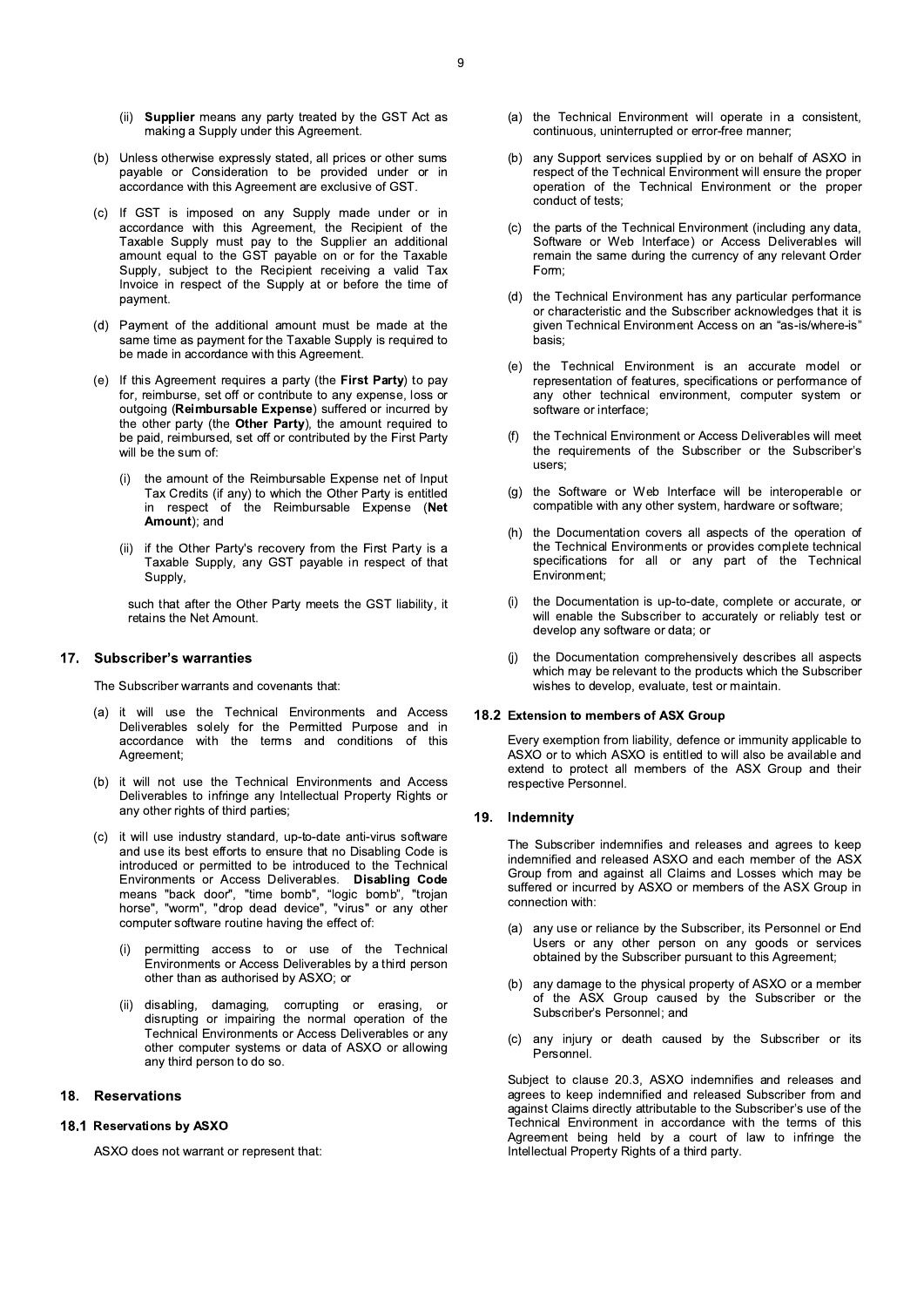# 20. Liability

# 20.1 Exclusion of Liability

Subject to clause 20.2, ASXO, the members of the ASX Group, and their respective Personnel will have no obligation or liability to the Subscriber or any third party whether in contract, tort (including negligence), under statute or otherwise for any Claims or Losses in connection with this Agreement or the relationship created by this Agreement including:

- any Claims or Losses in connection with the provision of  $(a)$ Technical Environment Access, Access Deliverables, Support, any assistance provided or for any errors or omissions or for the accuracy of any of the foregoing or the non-availability, non-operability or malfunctioning of the Technical Environment; and
- (b) liability to the Subscriber for any special, incidental, indirect or consequential loss or damages, loss of profits, loss of data, loss of business opportunity, wasted management time and liabilities in respect of third parties which may be suffered or incurred or which may arise directly or indirectly in connection with any goods or services supplied by ASXO under this Agreement or in connection with any act or omission (negligent or otherwise) on the part of ASXO or otherwise out of the relationship created by this Agreement.

### 20.2 Non-excludable terms

Nothing in this clause 20 affects the operation of any nonexcludable laws or excludes, restricts or modifies any term or condition implied in this Agreement by non-excludable laws. To the extent permitted by law, the liability of either or both ASXO and any member of the ASX Group for any claim arising directly or indirectly from a breach of any non-excludable term or condition implied by statute (except for in relation to a Title Guarantee or if it is not Fair and Reasonable for ASXO to rely on them) arising out of the performance of this Agreement is limited to either of the following at ASXO's option:

- (a) in the case of goods:
	- (i) the replacement of goods or the supply of equivalent goods or the payment of the cost of replacing the goods or of acquiring equivalent goods; or
	- the repair of the goods or the payment of the cost of having the goods repaired;
- (b) in the case of services:
	- (i) the supply of the services again; or
	- $(ii)$ the payment of the cost of having the services supplied again.

# 20.3 Liability cap

To the extent that ASXO's liability cannot be or is not otherwise limited under this clause 20, ASXO's total aggregate liability in connection with this Agreement or the relationship created by it or otherwise, and whether based upon warranty, contract, statute, tort (including negligence) or otherwise, will not exceed in the aggregate an amount equal to the lesser of \$50,000 or 12 months of Fees actually paid to ASXO by the Subscriber for the relevant Technical Environment under this Agreement.

# 20.4 ASXO Group

Any loss or damage suffered or incurred by the members of the ASX Group in connection with or arising from any breach of this Agreement by the Subscriber, a negligent act or omission of the Subscriber or other cause of action, may be recovered by ASXO from the Subscriber as though that loss or damage had been suffered by ASXO.

#### **Termination of Technical Environment Access**  $21$

## 21.1 Termination by Subscriber

The Subscriber may advise ASXO that Technical Environment Access will no longer be required by giving at least 30 days notice in writing to ASXO. At the expiration of that notice period, the Subscriber will immediately comply with its obligations under clause 24(a).

# 21.2 Termination by ASXO

ASXO may terminate any specified Technical Environment Access immediately by giving notice in writing if:

- any of the relevant Head Licence Agreements are  $(a)$ terminated:
- continued Technical Environment Access is reasonably  $(b)$ suspected of giving rise to an infringement of Intellectual Property Rights or may be otherwise in breach of any third party rights or laws;
- the Technical Environment Access is adversely affected by  $(c)$ technical issues which ASXO is not able to resolve within a reasonable time using reasonable commercial efforts;
- (d) any act or omission by the Subscriber interferes with other subscribers of the Technical Environment or jeopardises the security or integrity of the Technical Environment or other subscribers;
- (e) the Subscriber is not a Developer, a Participant, a BookBuild Issuer or a third party advisor to a BookBuild Issuer or if it reasonably appears to ASXO that the Subscriber is or has become ineligible to have access to the relevant Technical Environment;
- in the case of the ASX BookBuild TLM Web Interface, it  $(f)$ ceases to be made available in the PTE.

In addition to its termination rights under clause 21.2(a)-21.2(e) and clause 22, ASXO may advise the Subscriber that Technical Environment Access will no longer be provided by giving at least 30 days notice in writing to the Subscriber. At the expiration of that notice period, the Subscriber will immediately comply with its obligations under clause 24(a).

# 21.3 Termination only affects Order Forms

Termination of Technical Environment Access under this clause 21 is limited to the termination of the relevant Order Form under which the Subscriber obtains the relevant Technical Environment Access. This Agreement will remain in force unless terminated by the Agreement of the parties or under clause 22.

# 22. Termination of Agreement

- (a) This Agreement may be terminated immediately by either party giving notice in writing to the other party if any of the following events occur:
	- the other party is in breach of this Agreement and such  $(i)$ breach has not been remedied within 14 days of receipt of a notice from the first party specifying the breach and requiring it to be remedied;
	- (ii) the other party becomes or resolves to become subject to any form of insolvency administration, is or begins to be wound up (other than for the purposes of reconstruction or amalgamation), enters into any arrangement between itself and its creditors, or is unable to pay its debts as and when they fall due;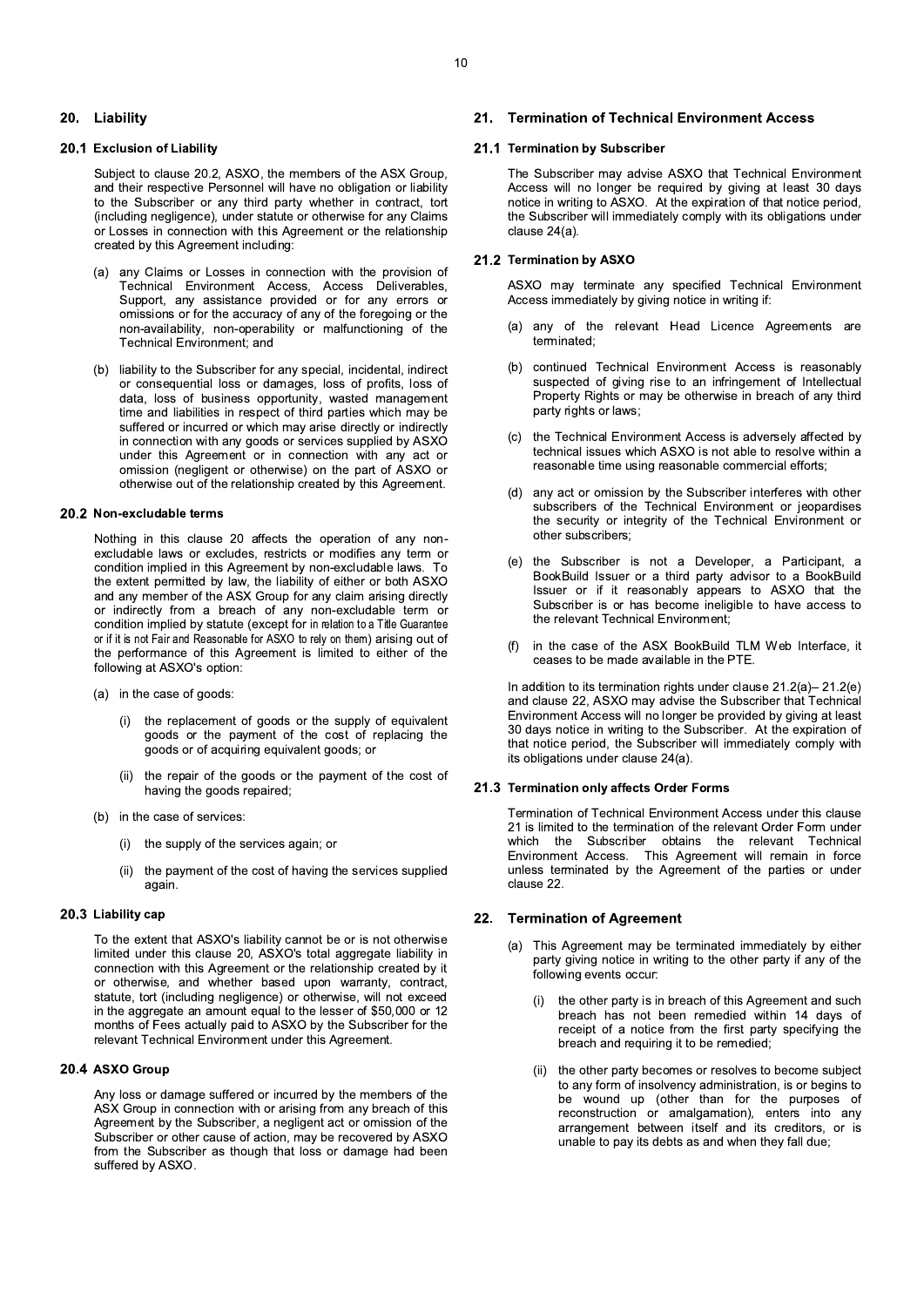- (iii) a party disposes of the whole or any part of its assets, operations or business other than in the normal course of business: or
- (iv) there is any change in the direct or indirect beneficial ownership or control of the Subscriber.
- (b) If the Subscriber terminates this Agreement under clause 22(a), this Agreement and each and every Order Form under this Agreement will terminate immediately.
- (c) If ASXO has the right to terminate this Agreement under clause 22(a), ASXO may in its absolute discretion elect to have this Agreement remain in force and may terminate Technical Environment Access under one or more Order Forms with immediate effect.

#### 23. **Suspension**

- (a) In any case in which ASXO has the right to terminate this Agreement or to terminate the Subscriber's Technical Environment Access, ASXO may alternatively in its absolute discretion elect to suspend the Subscriber's Technical Environment Access until any relevant issues are resolved to ASXO's satisfaction.
- (b) At any time during a period of suspension (whether any relevant issues are resolved or not) ASXO may give written notice to the Subscriber that the period of suspension will end and either:
	- the Technical Environment Access under one or more  $(i)$ Order Forms will be restored to the Subscriber; or
	- $(ii)$ this Agreement or the Technical Environment Access under one or more Order Forms will be terminated; or
	- (iii) a combination of (i) and (ii) will apply.

# 24. Post termination obligations

- (a) On termination of this Agreement, the Subscriber will:
	- immediately cease using the Technical Environment;  $(i)$
	- immediately cease communicating with or otherwise  $(ii)$ using the Hardware;
	- (iii) at ASXO's option, return the Hardware to ASXO or give ASXO's Personnel prompt access to the Location to enable ASXO to remove the Hardware; and
	- (iv) promptly return to ASXO or erase all Confidential Information and Access Deliverables (other than the Hardware), including for the avoidance of doubt all copies of the Software, Web Interface and Documentation, in the custody, possession or control of the Subscriber.
- (b) Despite any other provision of this Agreement, this clause 24 and clauses 1.1 (Definitions), 1.2 (Interpretation), 10 (Special conditions for some Technical Environments), 13 (Intellectual Property Rights), 14 (Confidentiality), 15 (Records and Reports), 17 (Subscriber's warranties), 18 (Reservations), 19 (Indemnity), 20 (Liability), 25 (Dispute resolution) and 27 (General) survive the expiry or termination of this Agreement.
- In addition to the specific clauses referred to in clause  $(c)$ 24(b), the obligations under this Agreement which are expressed to or, by their nature, survive expiry or termination of this Agreement, will survive expiry or<br>termination of this Agreement, will survive expiry or time at law or in equity.

# 25. Dispute resolution

- (a) The parties agree that (except proceedings seeking interlocutory relief) if any dispute which arises out of or in relation to this Agreement is not resolved through good faith discussions by the parties within 14 days from the date on which written notice of the dispute is given by one party to the other (Notice Date), the parties will endeavour to resolve the dispute through mediation.
- (b) The mediation is to be conducted by a mediator who is independent of the parties and appointed by agreement of the parties or, failing agreement within 7 days of receiving any party's notice of dispute, by a person appointed by the Chair of LEADR, ACN 008 651 232, level 1, 13-15 Bridge Street, Sydney; phone: 02 9251 3366, fax: 02 9251 3733, e-mail: infoaus@leadriama.org, or the Chair's designated representative.
- (c) The LEADR Mediation Rules will apply to the mediation except to the extent that the parties agree otherwise.
- This clause will not affect either party's rights to terminate  $(d)$ this Agreement in accordance with its provisions.

### 26. Force majeure

- (a) Where any failure or delay by a party (Affected Party) in the performance of its obligations under this Agreement is caused, directly or indirectly, by a Force Majeure Event:
	- $(i)$ the Affected Party must as soon as practicable give the other party written notice of that fact:
	- (ii) the Affected Party is not liable for that failure or delay;
	- (iii) the Affected Party's obligations under this Agreement are suspended, to the extent to which they are affected by the relevant Force Majeure Event, for the duration of the Force Majeure Event; and
	- (iv) if the Force Maieure Event continues for more than 90 consecutive days and while it continues, any party other than the Affected Party may, at its sole discretion, terminate this Agreement by giving written notice to the Affected Party and all other parties (if any).
- (b) Force Majeure Event means any act, event or cause, other than a lack of funds:
	- as a direct or indirect result of which, the party relying  $(i)$ on it is prevented from or delayed in performing any of its obligations under this Agreement; and
	- $(iii)$ that is beyond the reasonable control of that party.

### 27. General

### 27.1 Assignment

The Subscriber must not assign, subcontract or novate all or any part of its rights or liabilities under this Agreement without the prior written consent of ASXO. ASXO may at any time assign its benefits under this Agreement to another member of the ASX Group.

## 27.2 Entire understanding

- (a) This Agreement contains the entire understanding between the parties concerning the subject matter of the Agreement and supersedes all prior agreements, arrangements or understandings between the parties the subject of this Agreement whether or not reduced to writing.
- (b) Each party acknowledges that, except as expressly stated in this Agreement, that party has not relied on any